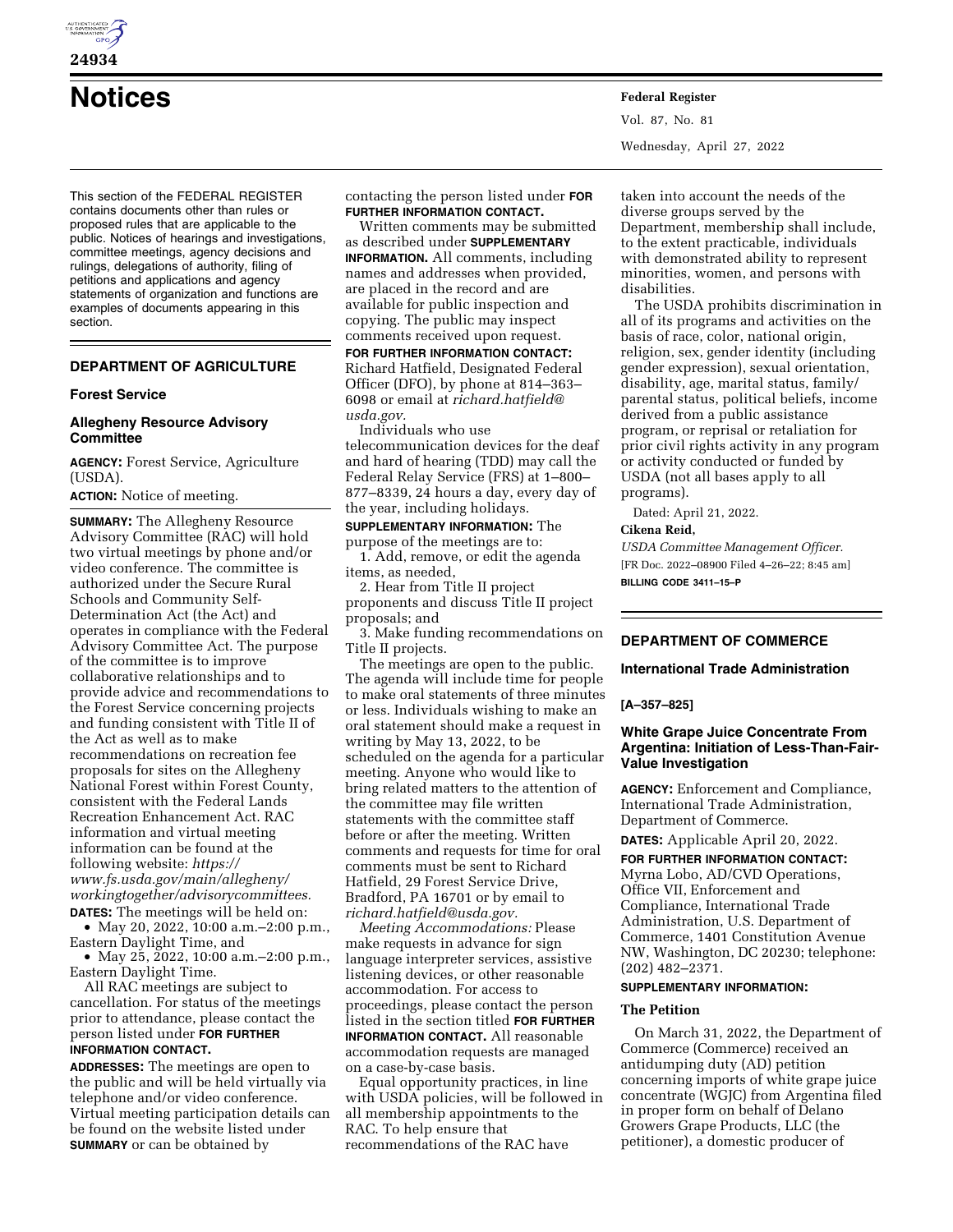WGJC.1 The Petition was accompanied by a countervailing duty (CVD) petition concerning imports of WGJC from Argentina.2

Between April 5 and 14, 2022, Commerce requested supplemental information pertaining to certain aspects of the Petition.3 The petitioner filed timely responses to each request.4

In accordance with section 732(b) of the Tariff Act of 1930, as amended (the Act), the petitioner alleges that imports of WGJC from Argentina are being, or are likely to be, sold in the United States at less than fair value (LTFV) within the meaning of section 731 of the Act, and that imports of such products are materially injuring, or threatening material injury to, the WGJC industry in the United States. Consistent with section 732(b)(1) of the Act, the Petition is accompanied by information reasonably available to the petitioner supporting its allegations.

Commerce finds that the petitioner filed the Petition on behalf of the domestic industry, because the petitioner is an interested party, as defined in section 771(9)(C) of the Act. Commerce also finds that the petitioner demonstrated sufficient industry support for the initiation of the requested LTFV investigation.5

#### **Period of Investigation**

Because the Petition was filed on March 31, 2022, the period of investigation (POI) for this LTFV investigation is January 1, 2021, through December 31, 2021, pursuant to 19 CFR 351.204(b)(1).

3*See* Commerce's Letters, ''Petitions for the Imposition of Antidumping and Countervailing Duties on Imports of White Grape Juice Concentrate from Argentina: Supplemental Questions,'' dated April 5, 2022 (General Issues Questionnaire); ''Second Supplemental Questions,'' dated April 14, 2022; and AD Supplemental Questionnaires, dated April 5 and 14, 2022.

4*See* Petitioner's Letters, ''Petition for the Imposition of Antidumping and Countervailing Duties: White Grape Juice Concentrate from Argentina,'' dated April 13, 2022 (First General Issues Supplement); ''Petition for the Imposition of Antidumping and Countervailing Duties: White Grape Juice Concentrate from Argentina,'' dated April 14, 2022 (Second General Issues Supplement); ''Petition for the Imposition of Antidumping and Countervailing Duties: White Grape Juice Concentrate from Argentina,'' dated April 11, 2022; ''Petition for the Imposition of Antidumping and Countervailing Duties: White Grape Juice Concentrate from Argentina,'' dated April 11, 2022 (Updated Declarations); and ''Petition for the Imposition of Antidumping and Countervailing Duties: White Grape Juice Concentrate from Argentina,'' dated April 15, 2022.

5*See infra,* section titled ''Determination of Industry Support for the Petition.''

# **Scope of the Investigation**

The product covered by this investigation is WGJC from Argentina. For a full description of the scope of this investigation, *see* the appendix to this notice.

## **Comments on the Scope of the Investigation**

On April 5, 2022, Commerce requested further information from the petitioner regarding the proposed scope, to ensure that the scope language in the Petition is an accurate reflection of the products for which the domestic industry is seeking relief.6 On April 13, 2022, the petitioner provided a narrative clarification regarding the scope.7 The description of the merchandise covered by this investigation, as described in the appendix to this notice, reflects the products for which the domestic industry is seeking relief.

As discussed in the *Preamble* to Commerce's regulations, we are setting aside a period for interested parties to raise issues regarding product coverage (*i.e.,* scope).8 Commerce will consider all comments received from interested parties and, if necessary, will consult with interested parties prior to the issuance of the preliminary determination. If scope comments include factual information,9 all such factual information should be limited to public information. To facilitate preparation of its questionnaires, Commerce requests that all interested parties submit such comments by 5:00 p.m. Eastern Time (ET) on May 10, 2022, which is 20 calendar days from the signature date of this notice. Any rebuttal comments, which may include factual information, must be filed by 5:00 p.m. ET on May 20, 2022, which is ten calendar days from the initial comment deadline.

Commerce requests that any factual information that parties consider relevant to the scope of this investigation be submitted during this period. However, if a party subsequently finds that additional factual information pertaining to the scope of this investigation may be relevant, the party may contact Commerce and request permission to submit the additional information. All such submissions must be filed on the records of each of the concurrent AD and CVD investigations.

#### **Filing Requirements**

All submissions to Commerce must be filed electronically via Enforcement and Compliance's Antidumping Duty and Countervailing Duty Centralized Electronic Service System (ACCESS), unless an exception applies.10 An electronically filed document must be received successfully in its entirety by the time and date on which it is due. Note that Commerce has temporarily modified certain of its requirements for serving documents containing business proprietary information, until further notice.11

# **Comments on Product Characteristics**

Commerce is providing interested parties an opportunity to comment on the appropriate physical characteristics of WGJC to be reported in response to Commerce's AD questionnaires. This information will be used to identify the key physical characteristics of the subject merchandise in order to report the relevant costs of production accurately, as well as to develop appropriate product comparison criteria.

Interested parties may provide any information or comments that they feel are relevant to the development of an accurate list of physical characteristics. Specifically, they may provide comments as to which characteristics are appropriate to use as: (1) General product characteristics; and (2) product comparison criteria. We note that it is not always appropriate to use all product characteristics as product comparison criteria. We base product comparison criteria on meaningful commercial differences among products. In other words, although there may be some physical product characteristics utilized by manufacturers to describe WGJC, it may be that only a select few product characteristics take into account commercially meaningful physical characteristics. In addition, interested parties may comment on the order in which the physical characteristics should be used in matching products. Generally, Commerce attempts to list

<sup>1</sup>*See* Petitioner's Letter, ''Petition for the Imposition of Antidumping and Countervailing Duties: White Grape Juice Concentrate from Argentina,'' dated March 31, 2022 (the Petition). 2 *Id.* 

<sup>6</sup>*See* General Issues Questionnaire.

<sup>7</sup>*See* First General Issues Supplement at 2.

<sup>8</sup>*See Antidumping Duties; Countervailing Duties, Final Rule,* 62 FR 27296, 27323 (May 19, 1997) (*Preamble*).

<sup>9</sup>*See* 19 CFR 351.102(b)(21) (defining ''factual information'').

<sup>10</sup>*See Antidumping and Countervailing Duty Proceedings: Electronic Filing Procedures; Administrative Protective Order Procedures,* 76 FR 39263 (July 6, 2011); *see also Enforcement and Compliance; Change of Electronic Filing System Name,* 79 FR 69046 (November 20, 2014) for details of Commerce's electronic filing requirements, effective August 5, 2011. Information on help using ACCESS can be found at *https://access.trade.gov/ help.aspx* and a handbook can be found at *https:// access.trade.gov/help/Handbook*\_*on*\_*Electronic*\_ *Filing*\_*Procedures.pdf.* 

<sup>11</sup>*See Temporary Rule Modifying AD/CVD Service Requirements Due to COVID–19; Extension of Effective Period,* 85 FR 41363 (July 10, 2020) (*Temporary Rule*).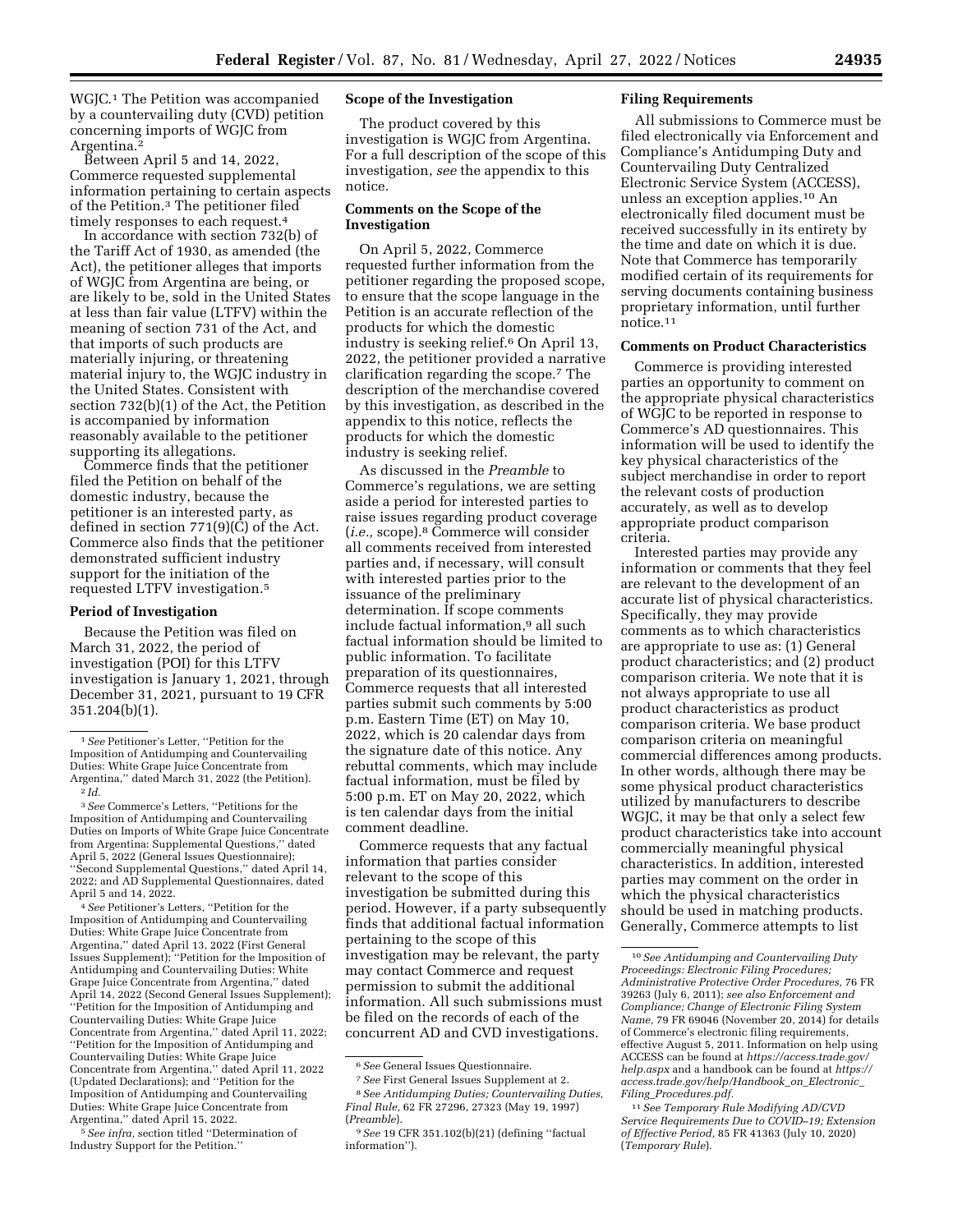the most important physical characteristics first and the least important characteristics last.

In order to consider the suggestions of interested parties in developing and issuing the AD questionnaires, all product characteristics comments must be filed by 5:00 p.m. ET on May 10, 2022, which is 20 calendar days from the signature date of this notice. Any rebuttal comments must be filed by 5:00 p.m. ET on May 20, 2022, which is ten calendar days from the initial comment deadline. All comments and submissions to Commerce must be filed electronically using ACCESS, as explained above, on the record of the LTFV investigation.

# **Determination of Industry Support for the Petition**

Section 732(b)(1) of the Act requires that a petition be filed on behalf of the domestic industry. Section 732(c)(4)(A) of the Act provides that a petition meets this requirement if the domestic producers or workers who support the petition account for: (i) At least 25 percent of the total production of the domestic like product; and (ii) more than 50 percent of the production of the domestic like product produced by that portion of the industry expressing support for, or opposition to, the petition. Moreover, section 732(c)(4)(D) of the Act provides that, if the petition does not establish support of domestic producers or workers accounting for more than 50 percent of the total production of the domestic like product, Commerce shall: (i) Poll the industry or rely on other information in order to determine if there is support for the petition, as required by subparagraph (A); or (ii) determine industry support using a statistically valid sampling method to poll the ''industry.''

Section 771(4)(A) of the Act defines the ''industry'' as the producers as a whole of a domestic like product. Thus, to determine whether a petition has the requisite industry support, the statute directs Commerce to look to producers and workers who produce the domestic like product. The U.S. International Trade Commission (ITC), which is responsible for determining whether ''the domestic industry'' has been injured, must also determine what constitutes a domestic like product in order to define the industry. While both Commerce and the ITC must apply the same statutory definition regarding the domestic like product,<sup>12</sup> they do so for different purposes and pursuant to a separate and distinct authority. In addition, Commerce's determination is

subject to limitations of time and information. Although this may result in different definitions of the like product, such differences do not render the decision of either agency contrary to  $law<sup>13</sup>$ 

Section 771(10) of the Act defines the domestic like product as ''a product which is like, or in the absence of like, most similar in characteristics and uses with, the article subject to an investigation under this title.'' Thus, the reference point from which the domestic like product analysis begins is ''the article subject to an investigation'' (*i.e.,* the class or kind of merchandise to be investigated, which normally will be the scope as defined in the petition).

With regard to the domestic like product, the petitioner does not offer a definition of the domestic like product distinct from the scope of the investigation.14 Based on our analysis of the information submitted on the record, we have determined that WGJC, as defined in the scope, constitutes a single domestic like product, and we have analyzed industry support in terms of that domestic like product.15

In determining whether the petitioner has standing under section 732(c)(4)(A) of the Act, we considered the industry support data contained in the Petition with reference to the domestic like product as defined in the ''Scope of the Investigation,'' in the appendix to this notice. To establish industry support, the petitioner provided the total volume of grapes it crushed for WGJC during crop year 2020 (*i.e.,* August 2020–July 2021).16 The petitioner also provided the total volume of grapes crushed for concentrate during crop year 2020, as reported by the U.S. Department of Agriculture's National Agricultural Statistics Service (USDA NASS) in its July 29, 2021, *2020 Errata to the California Grape Crush Report* (*July 2021 USDA Grape Crush Report*).17

15For a discussion of the domestic like product analysis as applied to this case and information regarding industry support, *see* Antidumping Duty Investigation Initiation Checklist: White Grape Juice Concentrate from Argentina (AD Initiation Checklist) at Attachment II, Analysis of Industry Support for the Antidumping and Countervailing Duty Petitions Covering White Grape Juice Concentrate from Argentina (Attachment II). This checklist is dated concurrently with this notice and on file electronically via ACCESS.

16*See* Petition at 5 and 9–10; *see also* Petitioner's Letter, ''Petition for the Imposition of Antidumping and Countervailing Duties: White Grape Juice Concentrate from Argentina,'' dated March 31, 2022 (Exhibit 10 Declaration); and Updated Declarations at Exhibit 10.

17*See* Petition at 5–8 and Exhibits 21 and 22.

Because the data in the *July 2021 USDA Grape Crush Report* reflect the total volume of grapes crushed for concentrate, including other concentrate products that are not part of the domestic like product, the petitioner adjusted the volume reported in the *July 2021 USDA Grape Crush Report* in order to estimate the total volume of grapes crushed for WGJC.18 The petitioner then compared its own volume of grapes crushed for WGJC to the estimated total volume of grapes crushed for WGJC in crop year 2020.19 We relied on data provided by the petitioner for purposes of measuring industry support.20

On April 11, 2022, the Government of Argentina (GOA) raised industry support comments during the consultations held regarding the CVD Petition.21

Our review of the data provided in the Petition, Exhibit 10 Declaration, the First General Issues Supplement, the Updated Declarations, and other information readily available to Commerce indicates that the petitioner has established industry support for the Petition.22 First, the Petition established support from domestic producers (or workers) accounting for more than 50 percent of the total production of the domestic like product and, as such, Commerce is not required to take further action in order to evaluate industry support (*e.g.*, polling).<sup>23</sup> Second, the domestic producers (or workers) have met the statutory criteria for industry support under section  $732(c)(4)(A)(i)$  of the Act because the domestic producers (or workers) who support the Petition account for at least 25 percent of the total production of the domestic like product.24 Finally, the domestic producers (or workers) have met the statutory criteria for industry support under section 732(c)(4)(A)(ii) of the Act

20 *Id.* at 5–11 and Exhibits 14, 21, and 22; *see also*  Exhibit 10 Declaration; First General Issues Supplement at 2–4 and Answer to Question 6; and Updated Declarations at Exhibits 10 and 14. For further discussion, *see* Attachment II of the AD Initiation Checklist.

21*See* Memorandum, ''Countervailing Duty Petition on Imports of White Grape Juice Concentrate from the Republic of Argentina: Consultations with Officials from the Government of Argentina,'' dated April 20, 2022.

22*See* Petition at 5–11 and Exhibits 14 and 22; *see also* Exhibit 10 Declaration; First General Issues Supplement at 3–4; and Updated Declarations at Exhibits 10 and 14. For further discussion, *see*  Attachment II of the AD Initiation Checklist.

23*See* Attachment II of the AD Initiation Checklist; *see also* section 732(c)(4)(D) of the Act. 24*See* Attachment II of the AD Initiation Checklist.

<sup>12</sup>*See* section 771(10) of the Act.

<sup>13</sup>*See USEC, Inc.* v. *United States,* 132 F. Supp. 2d 1, 8 (CIT 2001) (citing *Algoma Steel Corp., Ltd.*  v. *United States,* 688 F. Supp. 639, 644 (CIT 1988), *aff'd* 865 F.2d 240 (Fed. Cir. 1989)).

<sup>14</sup>*See* Petition at 16–20.

<sup>18</sup> *Id.* at 5–8 and Exhibits 14 and 22; *see also* First General Issues Supplement at Answer to Question 6; and Updated Declarations at Exhibit 14.

<sup>19</sup>*See* Petition at 8–10.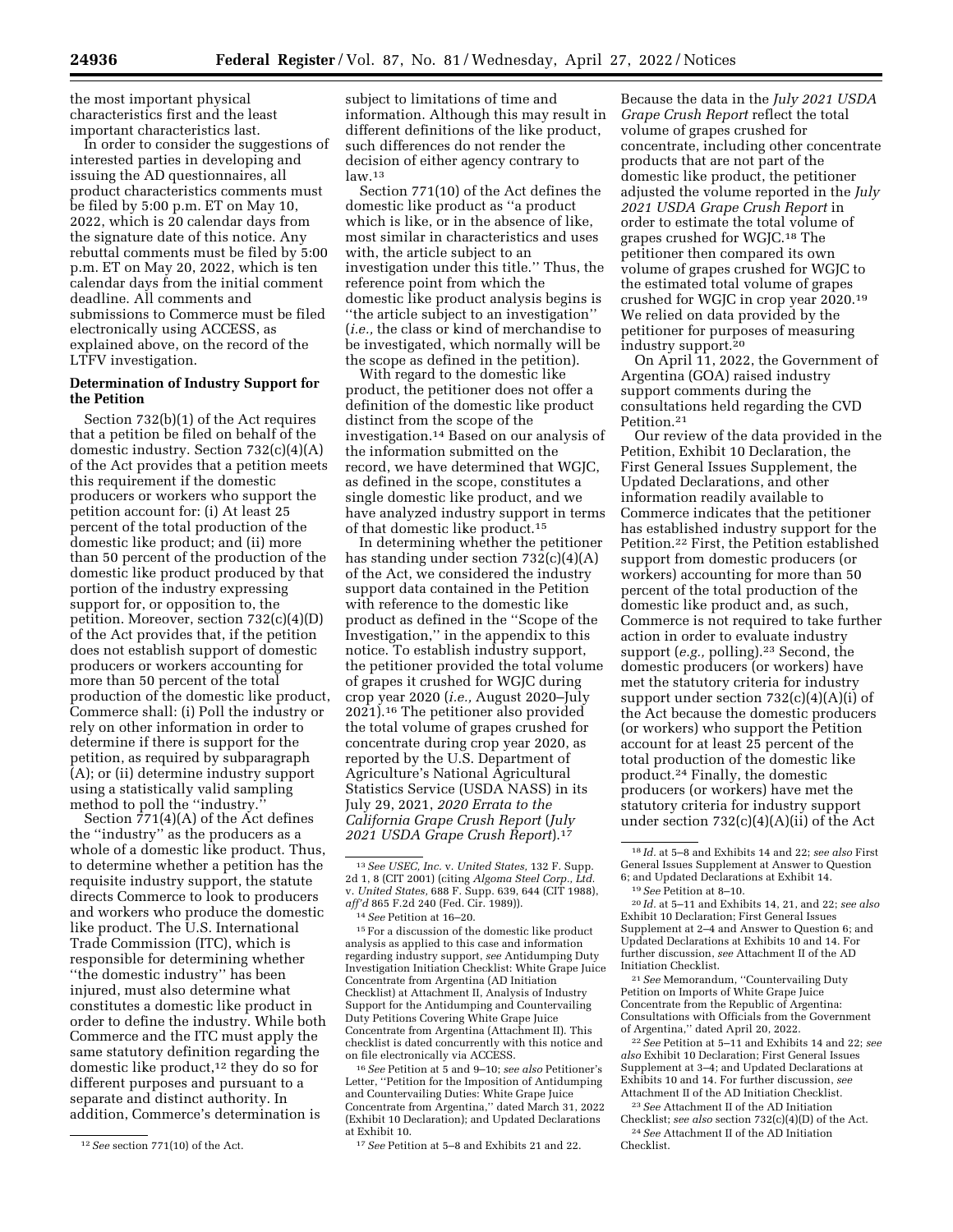because the domestic producers (or workers) who support the Petition account for more than 50 percent of the production of the domestic like product produced by that portion of the industry expressing support for, or opposition to, the Petitions.25 Accordingly, Commerce determines that the Petition was filed on behalf of the domestic industry within the meaning of section 732(b)(1) of the Act.26

# **Allegations and Evidence of Material Injury and Causation**

The petitioner alleges that the U.S. industry producing the domestic like product is being materially injured, or is threatened with material injury, by reason of the imports of the subject merchandise sold at LTFV. In addition, the petitioner alleges that subject imports exceed the negligibility threshold provided for under section 771(24)(A) of the Act.<sup>27</sup>

The petitioner contends that the industry's injured condition is illustrated by underselling and price suppression; lost sales and revenues; decline in the U.S. industry's production over the years; inventory carryover into the next crush year; removal of grape vine acreage, which impacts the petitioner's ability to operate at full capacity; the loss of producers of WGJC and grape growers; and the magnitude of the alleged dumping margin.28 We assessed the allegations and supporting evidence regarding material injury, threat of material injury, causation, as well as negligibility, and we have determined that these allegations are properly supported by adequate evidence, and meet the statutory requirements for initiation.29

# **Allegations of Sales at LTFV**

The following is a description of the allegation of sales at LTFV upon which Commerce based its decision to initiate this LTFV investigation of imports of

 $^{26}$ *Id.*  $^{27}$  *See* Petition at 21 and Exhibit 6.

<sup>28</sup> *Id.* at 20-34 and Exhibits 2, 5-8, 13, 23-24, and 32–34; *see also* Exhibit 10 Declaration; Updated Declarations at Exhibits 10 and 14; First General Issues Supplement at 1–10 and Answer to Question 17, Supplemental to Exhibits 10 and 33, and Updated Exhibit 10; Second General Issues Supplement at 1–6 and Updated Declaration of Jeff Bitter, Supplemental Exhibits 1–3, and Updated Supplement to Exhibit 10; and Petitioner's Letter, ''Petition for the Imposition of Antidumping and Countervailing Duties: White Grape Juice Concentrate from Argentina,'' dated April 19, 2022 (Exhibit 37 Declaration).

29*See* AD Initiation Checklist at Attachment III, Analysis of Allegations and Evidence of Material Injury and Causation for the Antidumping and Countervailing Duty Petitions Covering White Grape Juice Concentrate from Argentina.

WGJC from Argentina. The sources of data for the deductions and adjustments relating to U.S. price and normal value (NV) are discussed in greater detail in the Argentina AD Initiation Checklist.

# **U.S. Price**

The petitioner established export price (EP) based on pricing information for a sale, or offer for sale, of WGJC produced in and exported from Argentina during the POI. To calculate an ex-factory, net U.S. price, the petitioner deducted movement and other expenses.30

# **Normal Value Based on Constructed Value** 31

The petitioner stated it was unable to obtain home market or third country prices for WGJC to use as a basis for NV. Therefore, the petitioner calculated NV based on constructed value (CV).32

Pursuant to section 773(e) of the Act, the petitioner calculated CV as the sum of the cost of manufacturing, selling, general, and administrative expenses, financial expenses, and profit.33 In calculating the cost of manufacturing, the petitioner relied on its own production experience and input consumption rates as a U.S. WGJC producer, valued using publicly available information, where applicable.34 In calculating selling, general, and administrative expenses, the petitioner relied on its own financial statements for the year ended June 30, 2021. For the profit ratio, the petitioner relied upon the 2020 financial statements of a producer of wine in Argentina.35

# **Fair Value Comparisons**

Based on the data provided by the petitioner, there is reason to believe that imports of WGJC from Argentina are being, or are likely to be, sold in the United States at LTFV. Based on comparisons of EP to CV in accordance with section 773 of the Act, the estimated dumping margin for WGJC from Argentina covered by this initiation is 101.26 percent.36

## **Initiation of LTFV Investigation**

Based upon the examination of the Petition and supplemental responses, we find that they meet the requirements of section 732 of the Act. Therefore, we are initiating this LTFV investigation to determine whether imports of WGJC from Argentina are being, or are likely to be, sold in the United States at LTFV. In accordance with section  $733(b)(1)(A)$ of the Act and 19 CFR 351.205(b)(1), unless postponed, we will make our preliminary determination no later than 140 days after the date of this initiation.

# **Respondent Selection**

In the Petition, the petitioner identified eight companies in Argentina as producers and/or exporters of WGJC.37 Following standard practice in LTFV investigations involving market economy countries, in the event that Commerce determines that the number of exporters or producers in any individual case is large such that Commerce cannot individually examine each company based upon its resources, where appropriate, Commerce intends to select mandatory respondents in that case based on U.S. Customs and Border Protection (CBP) data for U.S. imports under the appropriate Harmonized Tariff Schedule of the United States subheadings listed in the ''Scope of the Investigation,'' in the appendix to this notice.

On April 18, 2022, Commerce released CBP data on imports of WGJC from Argentina under administrative protective order (APO) to all parties with access to information protected by APO, and indicated that interested parties wishing to comment on the CBP data must do so within three business days after the publication date of the notice of initiation of this investigation.38 Commerce will not accept rebuttal comments regarding the CBP data or respondent selection.

Interested parties must submit applications for disclosure under APO in accordance with 19 CFR 351.305(b). Instructions for filing such applications may be found on Commerce's website at *https://enforcement.trade.gov/apo.* 

Comments on CBP data and respondent selection must be filed electronically using ACCESS. An electronically filed document must be received successfully in its entirety via ACCESS by 5:00 p.m. ET on the specified deadline.

<sup>25</sup> *Id.* 

<sup>30</sup>*See* AD Initiation Checklist.

<sup>31</sup> In accordance with section 773(b)(2) of the Act, for this investigation, Commerce will request information necessary to calculate the CV and cost of production (COP) to determine whether there are reasonable grounds to believe or suspect that sales of the foreign like product have been made at prices that represent less than the COP of the product.

<sup>32</sup>*See* AD Initiation Checklist.

<sup>33</sup> *Id.* 

<sup>34</sup> *Id.* 

<sup>35</sup> *Id.* 

<sup>36</sup> *Id.* 

<sup>37</sup>*See* Petition at 15 and Exhibit 4.

<sup>38</sup>*See* Memorandum, ''Release of U.S. Customs and Border Protection Data,'' dated April 18, 2022.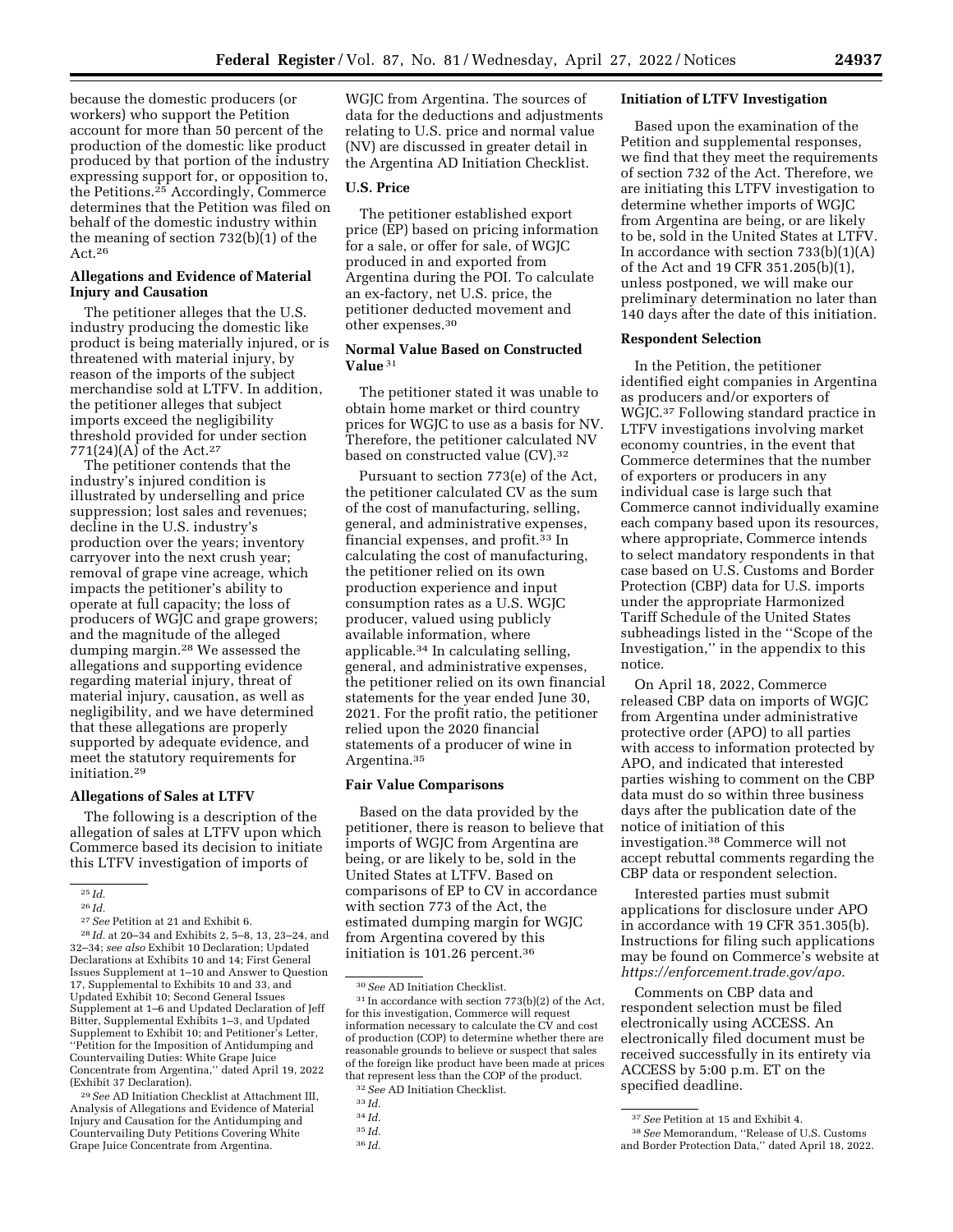#### **Distribution of Copies of the Petition**

In accordance with section 732(b)(3)(A) of the Act and 19 CFR 351.202(f), copies of the public version of the Petition have been provided to the GOA via ACCESS. To the extent practicable, we will attempt to provide a copy of the public version of the Petition to each exporter named in the Petition, as provided under 19 CFR 351.203(c)(2).

# **ITC Notification**

We will notify the ITC of our initiation, as required by section 732(d) of the Act.

#### **Preliminary Determination by the ITC**

The ITC will preliminarily determine, within 45 days after the date on which the Petition was filed, whether there is a reasonable indication that imports of WGJC from Argentina are materially injuring, or threatening material injury to, a U.S. industry.39 A negative ITC determination will result in the investigation being terminated.40 Otherwise, this LTFV investigation will proceed according to statutory and regulatory time limits.

# **Submission of Factual Information**

Factual information is defined in 19 CFR 351.102(b)(21) as: (i) Evidence submitted in response to questionnaires; (ii) evidence submitted in support of allegations; (iii) publicly available information to value factors under 19 CFR 351.408(c) or to measure the adequacy of remuneration under 19 CFR 351.511(a)(2); (iv) evidence placed on the record by Commerce; and (v) evidence other than factual information described in (i)–(iv). Section 351.301(b) of Commerce's regulations requires any party, when submitting factual information, to specify under which subsection of 19 CFR 351.102(b)(21) the information is being submitted 41 and, if the information is submitted to rebut, clarify, or correct factual information already on the record, to provide an explanation identifying the information already on the record that the factual information seeks to rebut, clarify, or correct.42 Time limits for the submission of factual information are addressed in 19 CFR 351.301, which provides specific time limits based on the type of factual information being submitted. Interested parties should review the regulations prior to

submitting factual information in this investigation.

# **Particular Market Situation Allegation**

Section 773(e) of the Act addresses the concept of particular market situation (PMS) for purposes of CV, stating that ''if a particular market situation exists such that the cost of materials and fabrication or other processing of any kind does not accurately reflect the cost of production in the ordinary course of trade, the administering authority may use another calculation methodology under this subtitle or any other calculation methodology.'' When an interested party submits a PMS allegation pursuant to section 773(e) of the Act, Commerce will respond to such a submission consistent with 19 CFR  $351.301(c)(2)(v)$ . If Commerce finds that a PMS exists under section 773(e) of the Act, then it will modify its dumping calculations appropriately.

Neither section 773(e) of the Act, nor 19 CFR 351.301(c)(2)(v), set a deadline for the submission of PMS allegations and supporting factual information. However, in order to administer section 773(e) of the Act, Commerce must receive PMS allegations and supporting factual information with enough time to consider the submission. Thus, should an interested party wish to submit a PMS allegation and supporting new factual information pursuant to section 773(e) of the Act, it must do so no later than 20 days after submission of a respondent's initial section D questionnaire response.

#### **Extension of Time Limits**

Parties may request an extension of time limits before the expiration of a time limit established under 19 CFR 351.301, or as otherwise specified by Commerce. In general, an extension request will be considered untimely if it is filed after the expiration of the time limit established under 19 CFR 351.301. For submissions that are due from multiple parties simultaneously, an extension request will be considered untimely if it is filed after 10:00 a.m. ET on the due date. Under certain circumstances, we may elect to specify a different time limit by which extension requests will be considered untimely for submissions which are due from multiple parties simultaneously. In such a case, we will inform parties in a letter or memorandum of the deadline (including a specified time) by which extension requests must be filed to be considered timely. An extension request must be made in a separate, stand-alone submission; under limited circumstances, we will grant untimely

filed requests for the extension of time limits. Parties should review Commerce's regulations concerning factual information prior to submitting factual information in this investigation.43

# **Certification Requirements**

Any party submitting factual information in an AD or CVD proceeding must certify to the accuracy and completeness of that information.44 Parties must use the certification formats provided in 19 CFR 351.303(g).45 Commerce intends to reject factual submissions if the submitting party does not comply with the applicable certification requirements.

#### **Notification to Interested Parties**

Interested parties must submit applications for disclosure under APO in accordance with 19 CFR 351.305. Parties wishing to participate in this investigation should ensure that they meet the requirements of 19 CFR 351.103(d) (*e.g.,* by the filing a letter of appearance as discussed). Note that Commerce has temporarily modified certain of its requirements for serving documents containing business proprietary information, until further notice.46

This notice is issued and published pursuant to sections 732(c)(2) and 777(i) of the Act, and 19 CFR 351.203(c).

Dated: April 20, 2022.

#### **Lisa W. Wang,**

*Assistant Secretary for Enforcement and Compliance.* 

# **Appendix**

#### **Scope of the Investigation**

The scope of this investigation covers white grape juice concentrate with a Brix level of 65 to 68, whether in frozen or nonfrozen forms. White grape juice concentrate is concentrated grape juice produced from grapes of the Vitis vinifera L. species with a white flesh, including fresh market table grapes and raisin grapes (*e.g.,* Thompson Seedless), as well as several varietals of wine grapes (*e.g.,* Chardonnay, Chenin Blanc, Sauvignon Blanc, Colombard, *etc.*). The scope of this investigation covers white grape juice concentrate regardless of whether it has been certified as kosher, organic, or organic

45*See Certification of Factual Information to Import Administration During Antidumping and Countervailing Duty Proceedings,* 78 FR 42678 (July 17, 2013) (*Final Rule*). Answers to frequently asked questions regarding the *Final Rule* are available at *http://enforcement.trade.gov/tlei/notices/factual*\_ *info*\_*final*\_*rule*\_*FAQ*\_*07172013.pdf.* 

46*See Temporary Rule.* 

<sup>39</sup>*See* section 733(a) of the Act.

<sup>40</sup> *Id.* 

<sup>41</sup>*See* 19 CFR 351.301(b).

<sup>42</sup>*See* 19 CFR 351.301(b)(2).

<sup>43</sup>*See* 19 CFR 351.301; *see also Extension of Time Limits; Final Rule,* 78 FR 57790 (September 20, 2013), available at *http://www.gpo.gov/fdsys/pkg/ FR-2013-09-20/html/2013-22853.htm*.

<sup>44</sup>*See* section 782(b) of the Act.